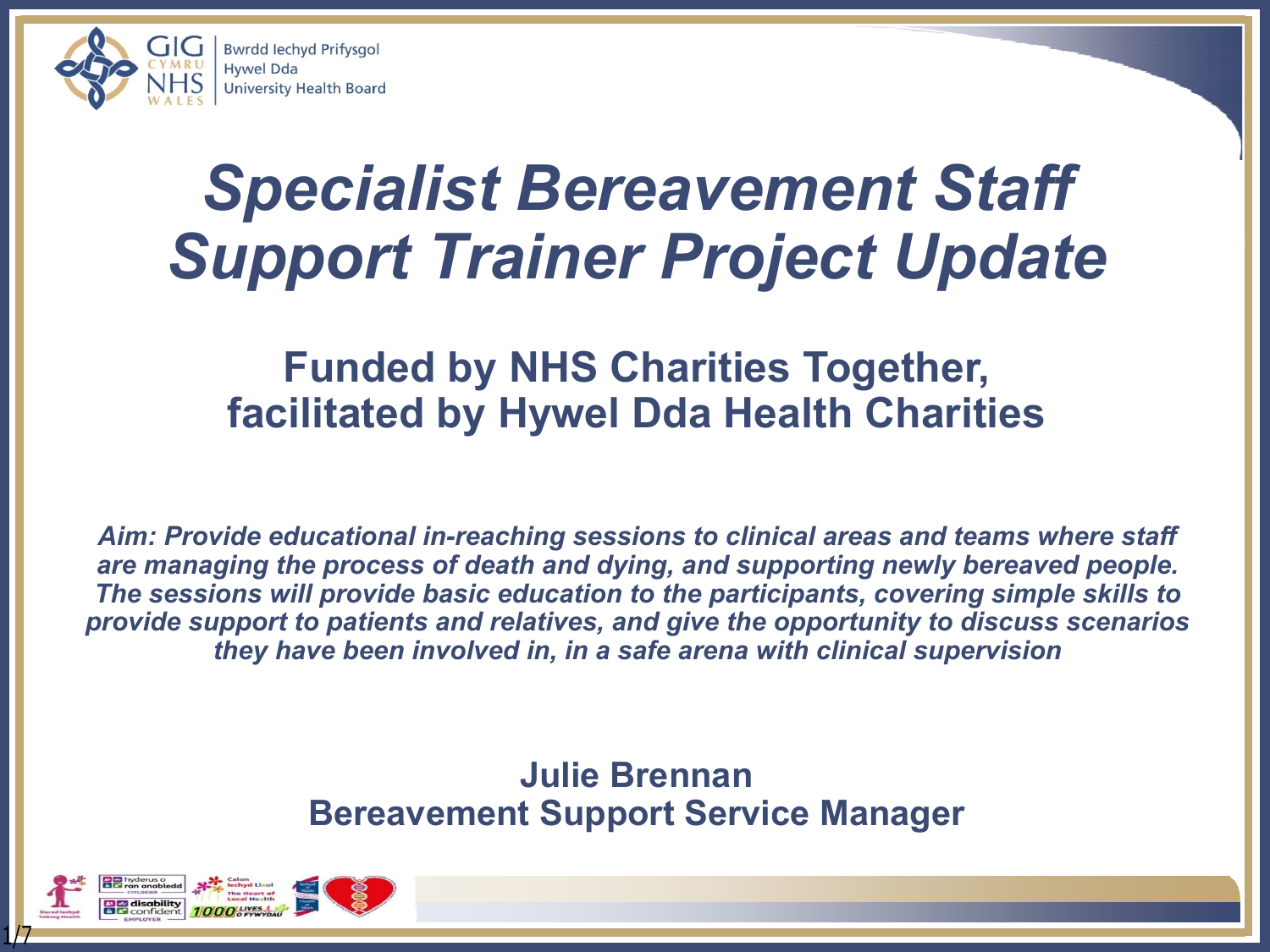

# **Initial set-up of the project**

- Development of job description
- **Advertisement**
- Recruitment job share  $x$  2 posts
- Planning stage of pilot

### **Challenges**

• Recruiting staff for specialist roles

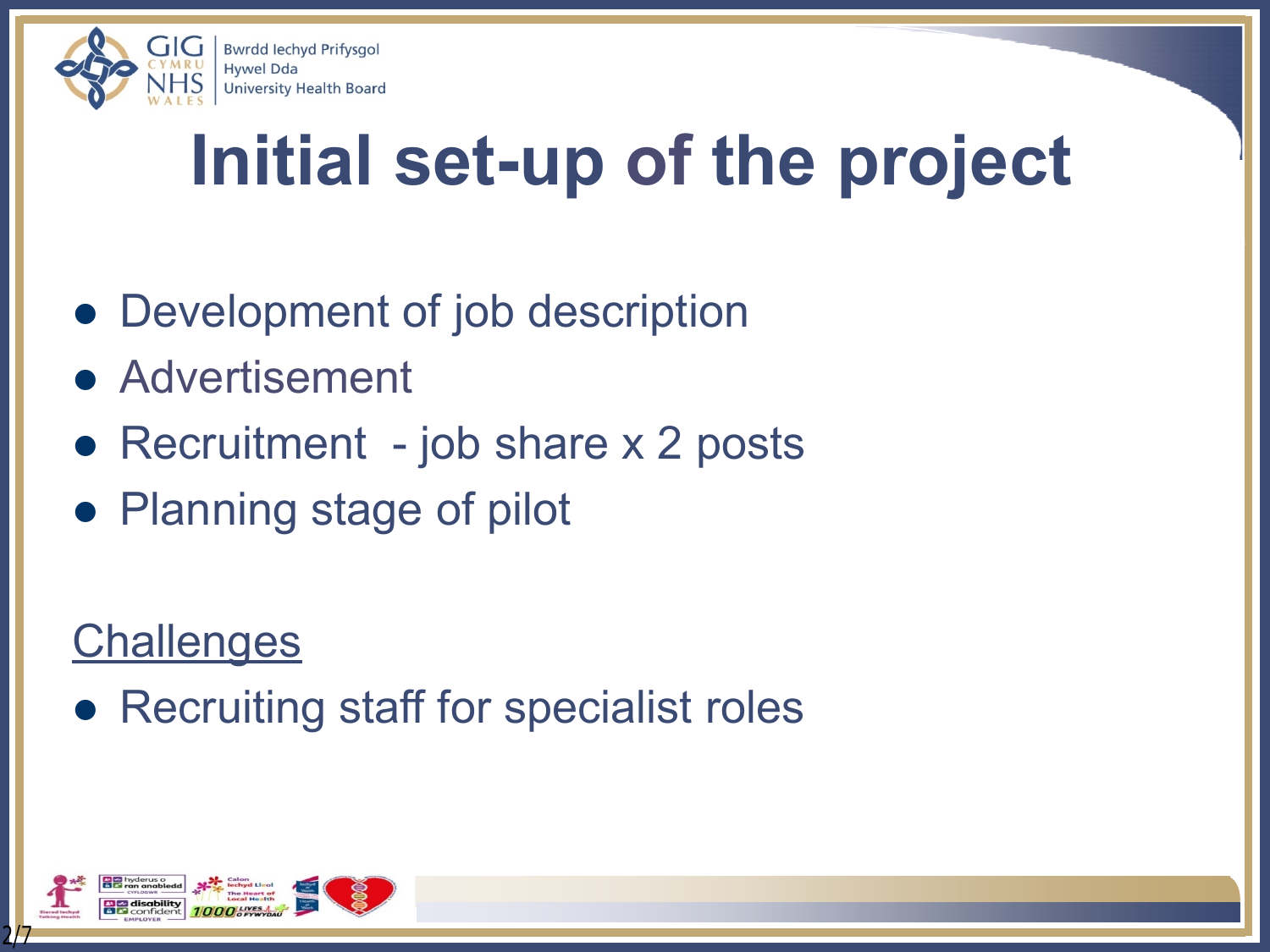



- Pilot introduction into key areas/sites and key stakeholders contacted to support pilot - advertisement
- Initial digital presentations and workshops rolled out 130 spaces available (107 attendees, 23 unable to attend due to challenges outlined below)
- Feedback gathered to inform next phase of pilot

### **Challenges**

- l COVID-19 use of Digital platform
- Staff shortages
- Equipment issues

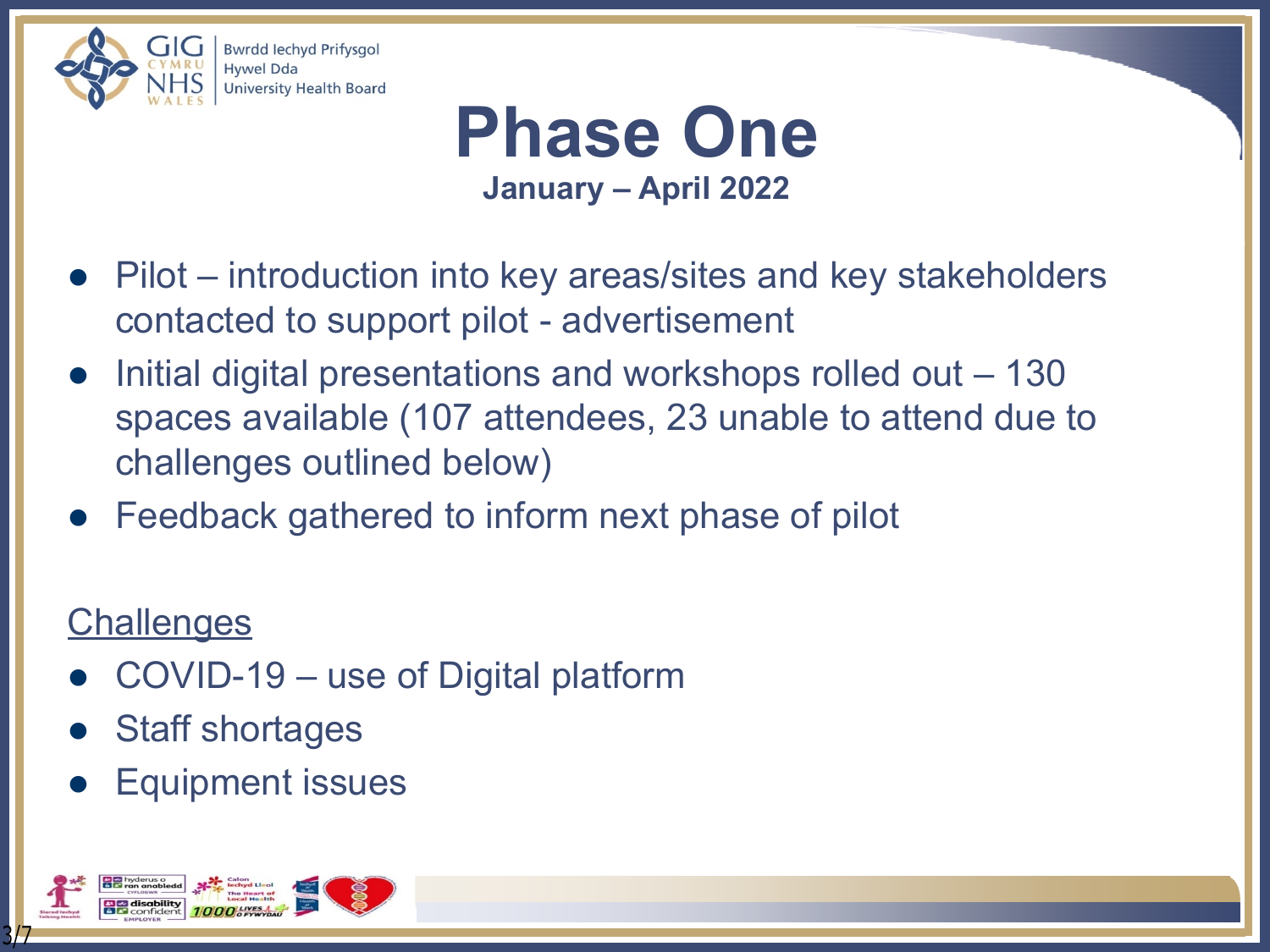

## **Feedback from Phase One**

- Overwhelming support for interactive workshops
- Sharing experiences, connecting with colleagues, reflecting on personal and professional grief within a psycho-educational arena
- Lack of education acknowledged on supporting patients, relatives and staff experiencing grief and loss
- Awareness has been raised through recommendation from previous workshop attendees

#### **Challenges**

- l COVID- 19 Face to face attendance at workshops requested
- Longer training workshops to enable greater depth of knowledge

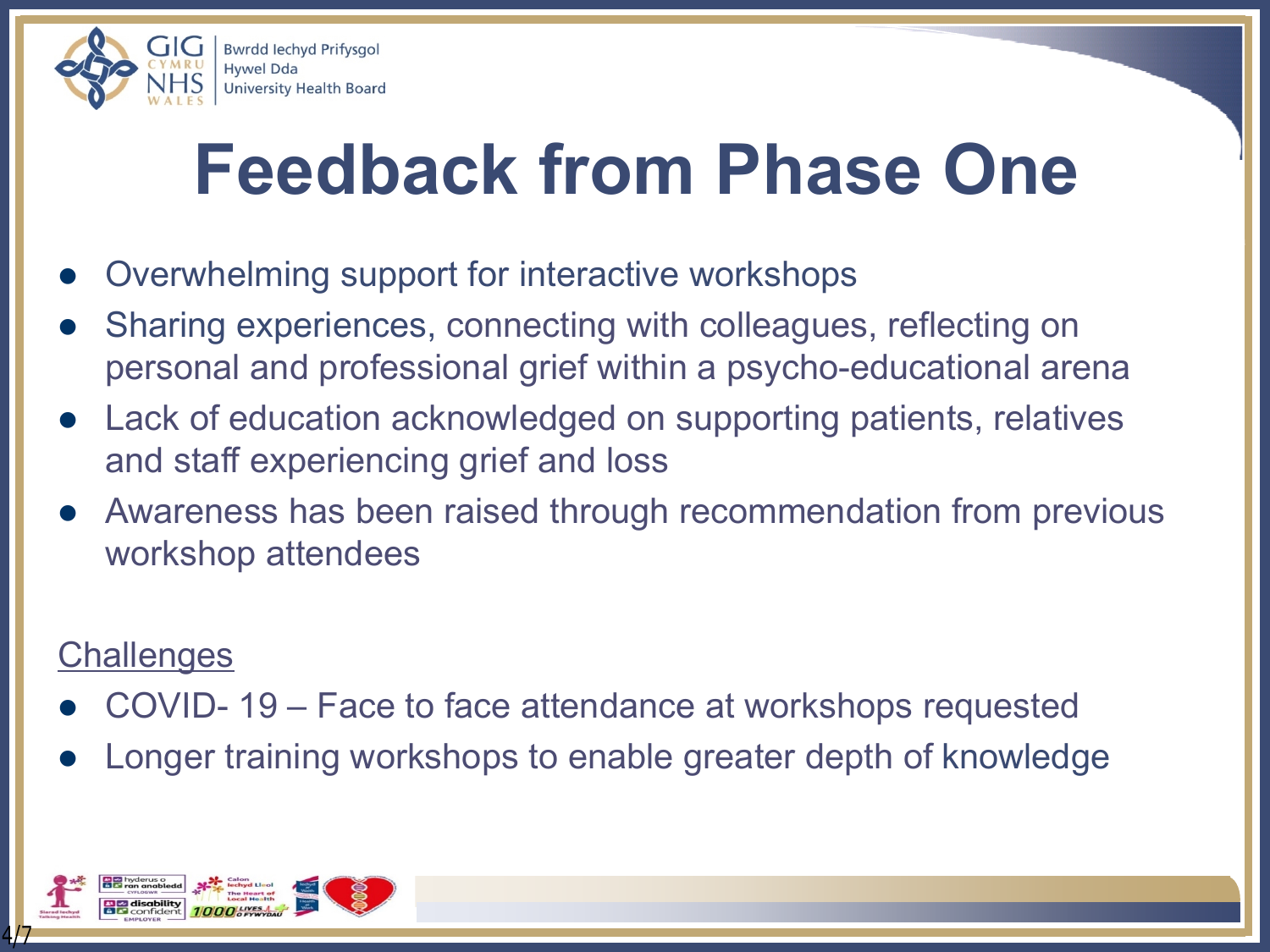

**Phase Two May – September 2022**

Teaching and training developed from feedback gathered from phase one.

- 36 digital workshops planned
- 14 face to face workshops planned across HDdUHB (4 sites)

### **Challenges**

- COVID-19
- **Accommodation**
- Staff shortages/ holidays

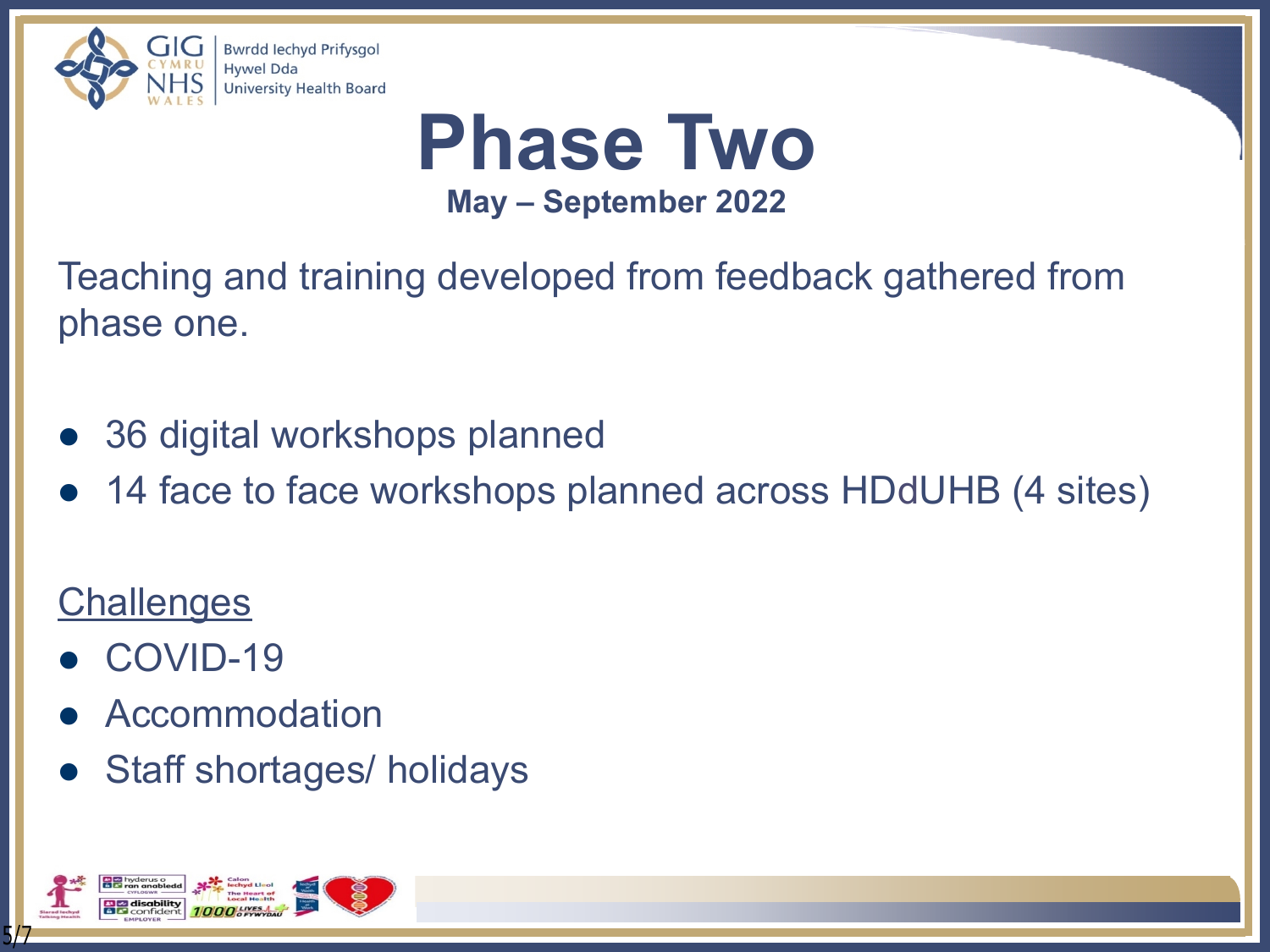

## **Some feedback so far**

"*Informative and very well conducted*"

"*Sensitive subject, but very beneficial*"

*"Participating made me appreciate that families deal with loss differently"*

*"Relevant and interesting. Hopefully can be covered next time more in depth, in a longer, whole day session"*

*"…able to listen more to patient's needs in grief, especially in pregnancy loss"*

*"I'm sure it will have a positive impact on the nurses themselves and the care they are able to give" "Changing the culture to support colleagues in Bereavement"*

*"It will enable me to have a greater awareness"*